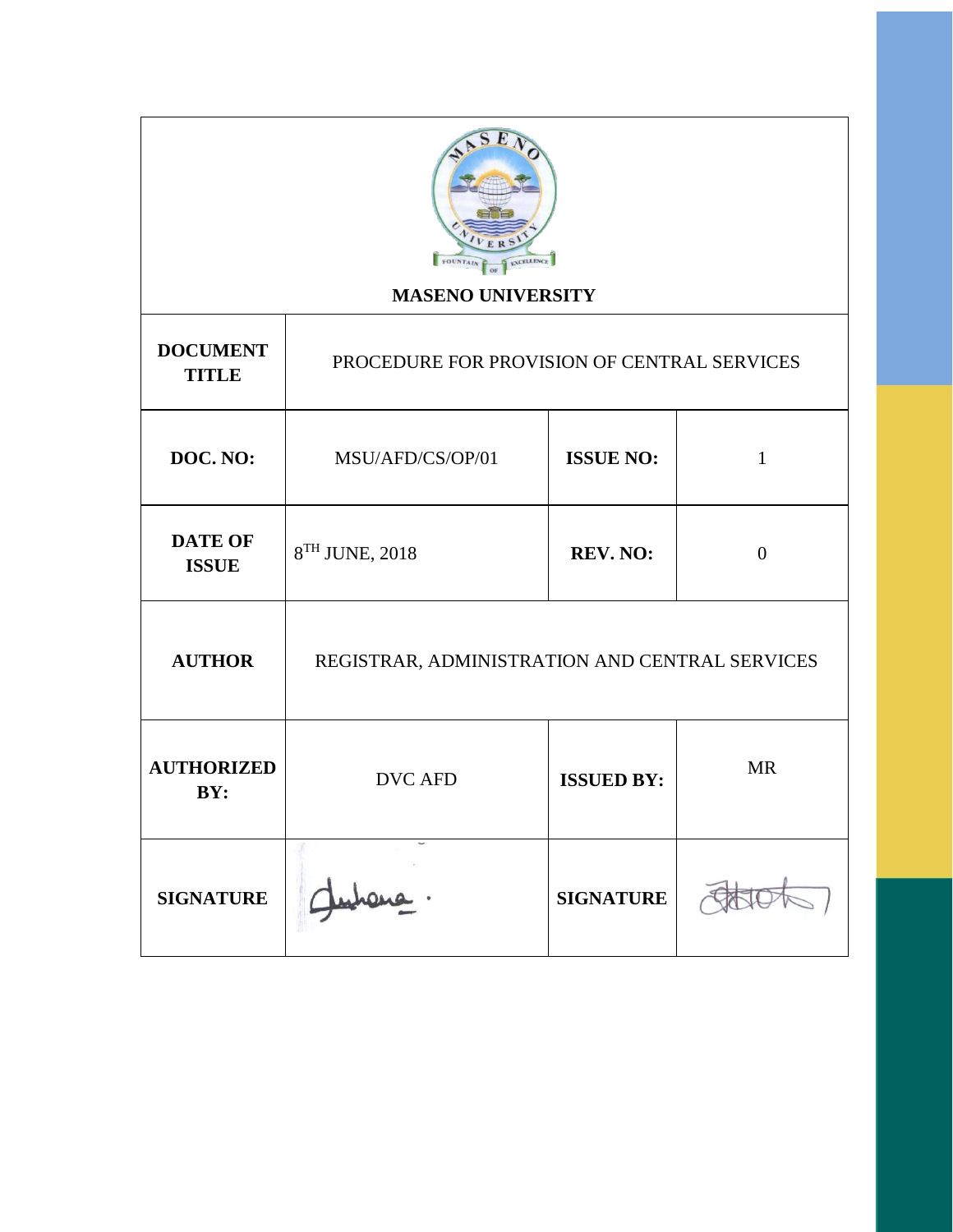| <b>DOCUMENT</b><br><b>TITLE</b> | PROCEDURE FOR PROVISION OF CENTRAL SERVICES |                  |  |
|---------------------------------|---------------------------------------------|------------------|--|
| DOC. NO:                        | MSU/AFD/CS/OP/01                            | <b>ISSUE NO:</b> |  |
| <b>DATE OF</b><br><b>ISSUE</b>  | 8 <sup>TH</sup> JUNE, 2018                  | <b>REV. NO:</b>  |  |

## **0.1 DOCUMENT CHANGE**

| #              | Date                       |                | <b>Details of Change</b>                                                  |                |
|----------------|----------------------------|----------------|---------------------------------------------------------------------------|----------------|
|                | $(dd\text{-}mm\text{-}yy)$ | Page           | Clause/sub clause                                                         | Title          |
| $\mathbf{1}$   | 08/06/2018                 | $\mathbf{1}$   | Inclusion of title, author and issuance by MR                             | <b>DVC AFD</b> |
| $\overline{2}$ | 08/06/2018                 | $\overline{2}$ | 0.1 Addition of page and title columns                                    | <b>DVC AFD</b> |
| 3              | 08/06/2018                 | $\overline{2}$ | Omission of title                                                         | <b>DVC AFD</b> |
| $\overline{4}$ | 08/06/2018                 | $\overline{2}$ | 3.1,3.7 Reference to ISO 9001:2015<br>and<br>MSU/VC/MR/OP/01 respectively | <b>DVC AFD</b> |
| 5              | 08/06/2018                 | 3              | 4.7,4.8,4.9 Addition of RACS, CR and SAR                                  | <b>DVC AFD</b> |
| 6              | 08/06/2018                 | 2,3,4          | Rearrangement of the clause resultant from                                | <b>DVC AFD</b> |
|                |                            | and 5          | omission of title.                                                        |                |
| $\overline{7}$ | 08/06/2018                 | All            | Change font type and size                                                 | <b>DVC AFD</b> |

## **1. PURPOSE**

This procedure ensures that provision of central services is done effectively and efficiently.

## **2. SCOPE**

This procedure covers the process of offering central services to all departments within the University.

## **3. REFERENCES:**

- **3.1** ISO 9001-2015: Quality Management System Requirement.
- **3.2** Maseno University Quality Manual
- **3.3** Strategic Plan 2017-2022
- **3.4** Maseno University Master Plan
- **3.5** Local Authority Regulations
- **3.6** NEMA regulations
- **3.7** MSU/VC/MR/OP/01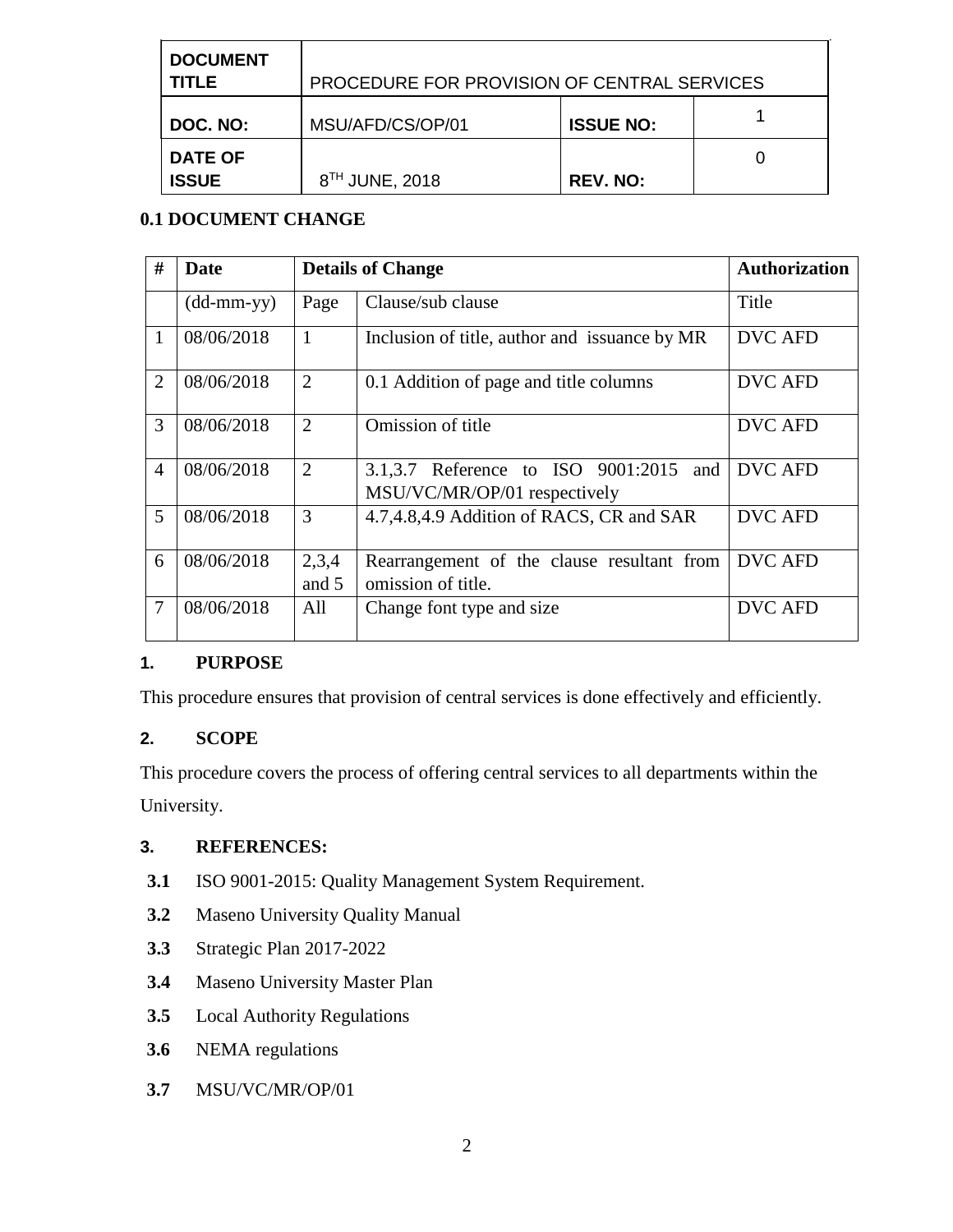| <b>DOCUMENT</b><br><b>TITLE</b> | PROCEDURE FOR PROVISION OF CENTRAL SERVICES |                  |  |
|---------------------------------|---------------------------------------------|------------------|--|
| DOC. NO:                        | MSU/AFD/CS/OP/01                            | <b>ISSUE NO:</b> |  |
| <b>DATE OF</b><br><b>ISSUE</b>  | 8 <sup>TH</sup> JUNE, 2018                  | <b>REV. NO:</b>  |  |

#### **4. TERMS AND DEFINITIONS**

## **4.1 DVC AFD**

- **4.2 CG** County Government
- **4.3 BQ** Bills of Quantities
- **4.4 DLP** Defect Liability Period
- **4.5 MR** Management Representative
- **4.6 NEMA** National Environmental Management Authority
- **4.7 RACS** Registrar Administration & Central Services
- **4.8 CR** Central Registry
- **4.9 SAR** Senior Assistant Registrar

#### **5. RESPONSIBILITIES**

Registrar Central Services shall be responsible for effective implementation of this procedure.

#### **6. METHOD**

#### **6.1 Maintenance and Repairs**

- 6.1.1 Estates Manager shall carry out regular inspection on University facilities for purposes of establishing maintenance needs.
- 6.1.2 Estates Manager shall receive requests for repair from affected departments through a filled service request form.
- 6.1.3 Estates Manager shall consider and approve the request and assign an officer to conduct an assessment of the service requested.
- 6.1.4 The officer shall inspect the damage; make a report to the manager on the requirements to carry out the repair where necessary.
- 6.1.5 After approval by the Estates Manager the repairs shall be carried out and inspected by the user who shall endorse the requisition form as a confirmation for satisfactory execution.
- 6.1.6 The form shall be returned to Estates Manager for final endorsement and filing.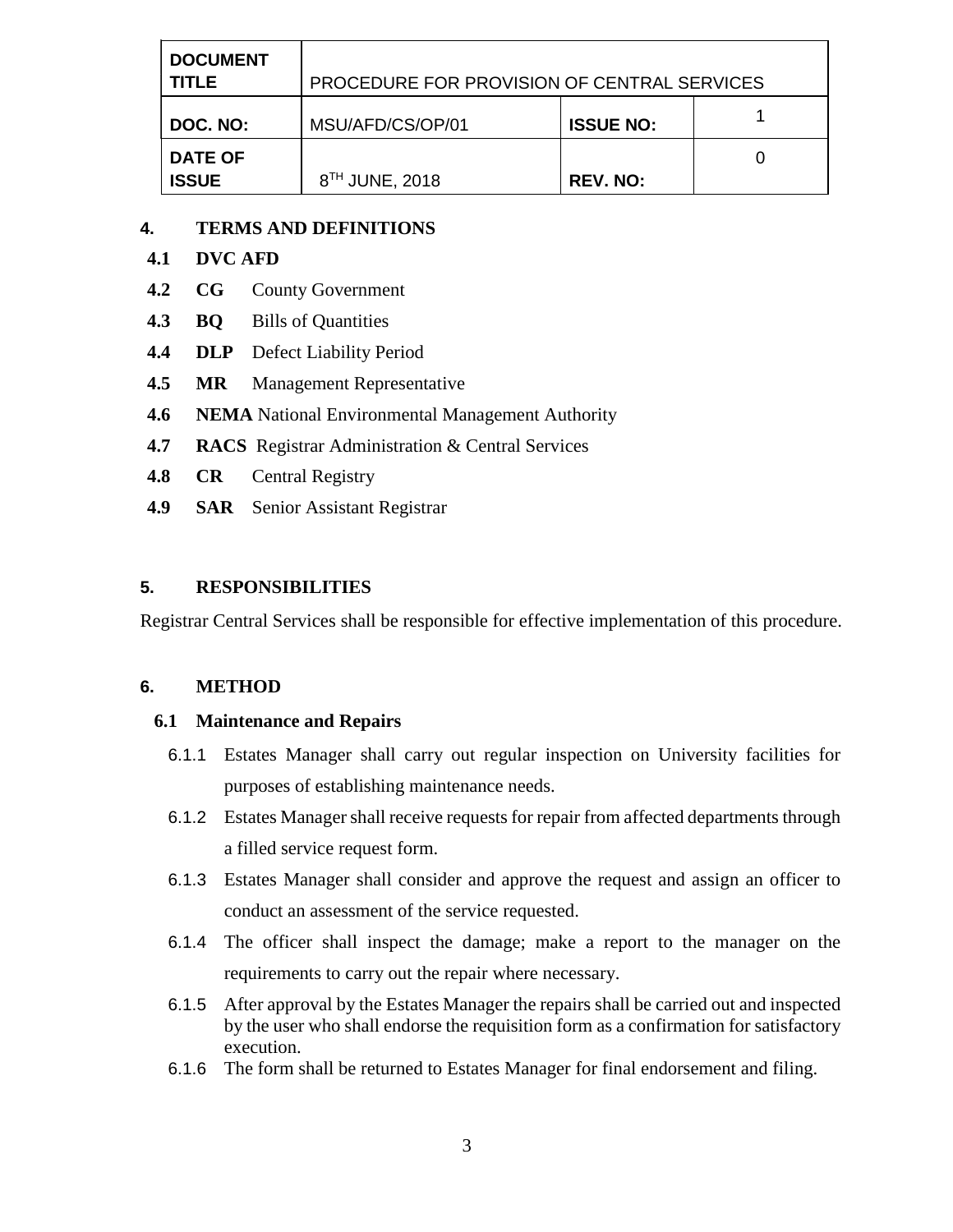| <b>DOCUMENT</b><br><b>TITLE</b> | PROCEDURE FOR PROVISION OF CENTRAL SERVICES |                  |  |
|---------------------------------|---------------------------------------------|------------------|--|
| DOC. NO:                        | MSU/AFD/CS/OP/01                            | <b>ISSUE NO:</b> |  |
| <b>DATE OF</b><br><b>ISSUE</b>  | 8 <sup>TH</sup> JUNE, 2018                  | <b>REV. NO:</b>  |  |

#### **6.2 Allocation of Offices/Buildings**

6.2.1 RACS shall maintain and keep records of University offices and buildings.

- 6.2.1 RACS shall receive requests for office or house allocations.
- 6.2.2 RACS shall forward the requests to the house allocation committee for consideration and approval.
- 6.2.3 RACS shall communicate the results to the individuals concerned.
- 6.2.4 Registrar Central services shall issue new occupants with allocation notices outlining rules and regulations of occupancy.
- 6.2.5 The new allotees will collect relevant keys from EM upon signing allotment documents.
- 6.2.6 RACS shall maintain records of the allocations.

#### **6.3 General Cleaning Services**

- 6.3.1 Estates Manager shall be responsible for the general cleanliness and sanitation of built up areas and open grounds which include public halls, lecture theatres offices, ablution blocks and lawns, hedges and accesses.
- 6.3.2 Estates Manager shall establish the material/equipment needs and organize for procurement.
- 6.3.3 Estates Manager shall organize, monitor and control the cleaning services including garbage collection and safe disposal.
- 6.3.4 Estates Manager shall ensure that all statutory regulations with regard to waste handling and disposal are adhered to.

## **6.4 Management Board Committee Meetings**

- 6.4.1 RACS in consultation with the chair of the committees shall set meeting dates, agenda and communicate to the MB secretariat.
- 6.4.2 The secretariat shall receive the agenda and send meeting notification letters to members.